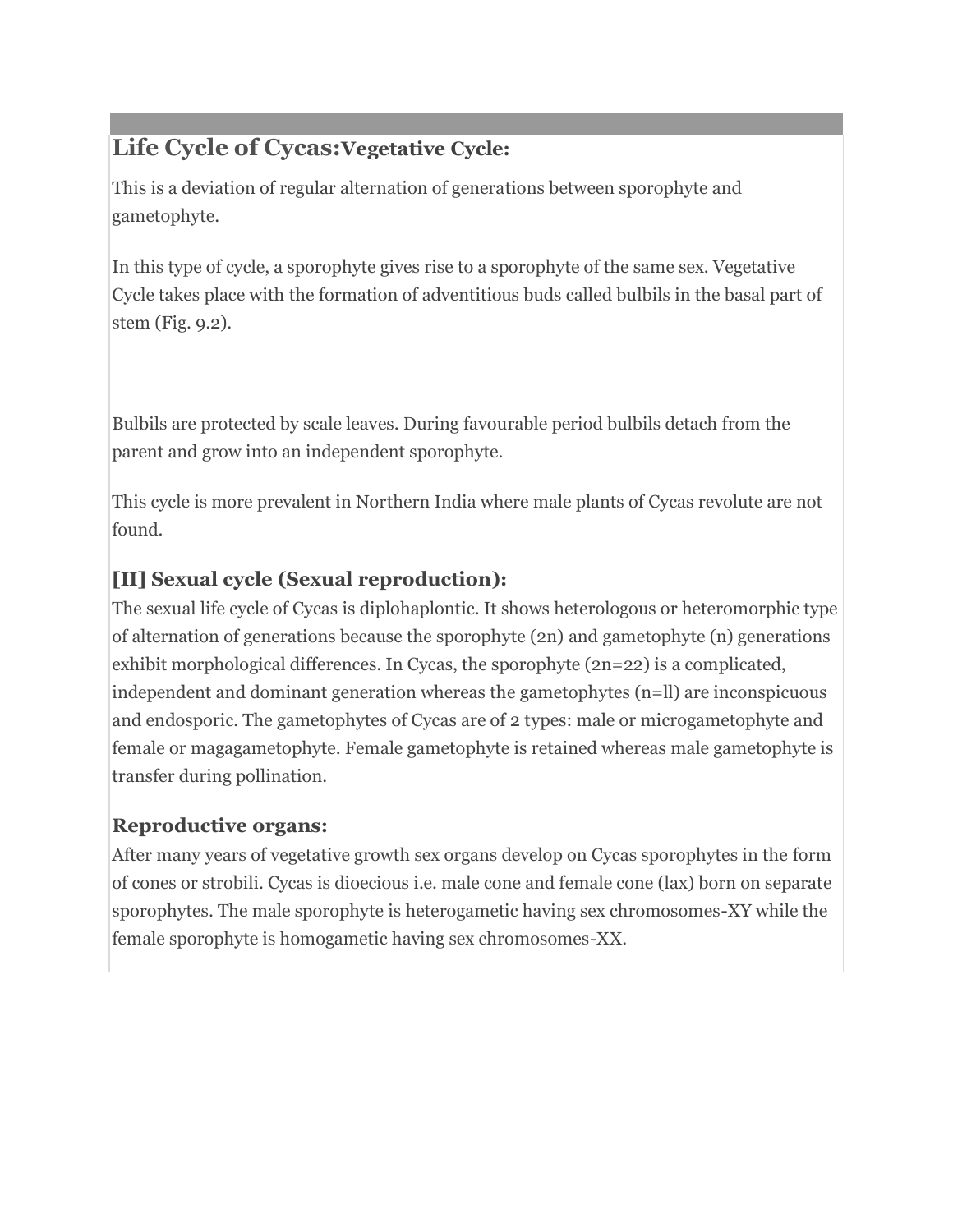

## **Male Cone:**

Male cone is ovoid or conical and grow up to 1.5 m. It has a central axis or cone axis surround by compactly and spirally arranged micro-sporophylls. Each microsporophyll has adaxial (upper) and abaxial (lower) surfaces. The adaxial surface is ridge like with sterile apophysis at the apex. The adaxial surface contains numerous microsporangia in group of 3- 6 called sori. Each microsporangium filled with numerous haploid microspores or pollen grains (Fig. 9.5, 9.6 & 9.7).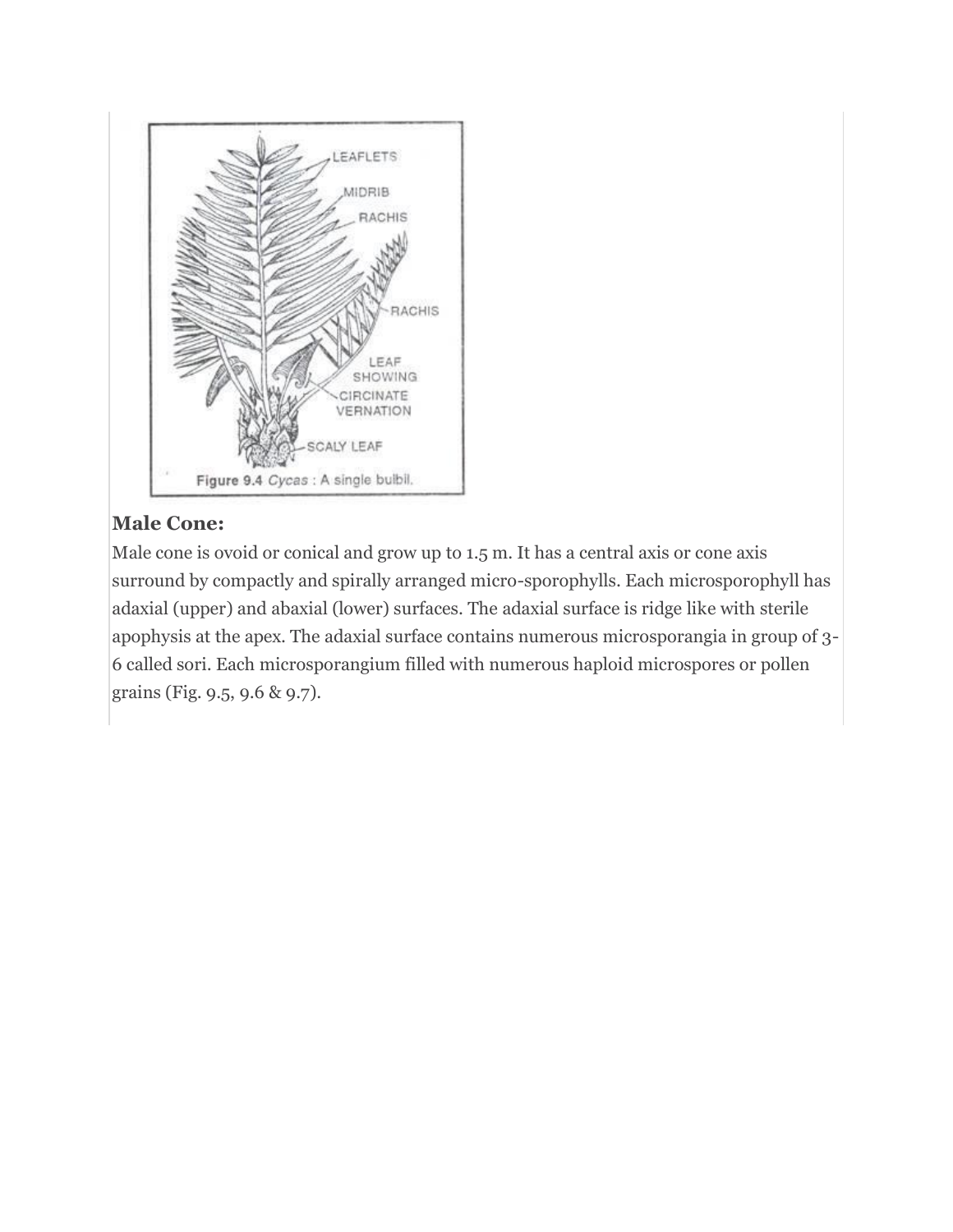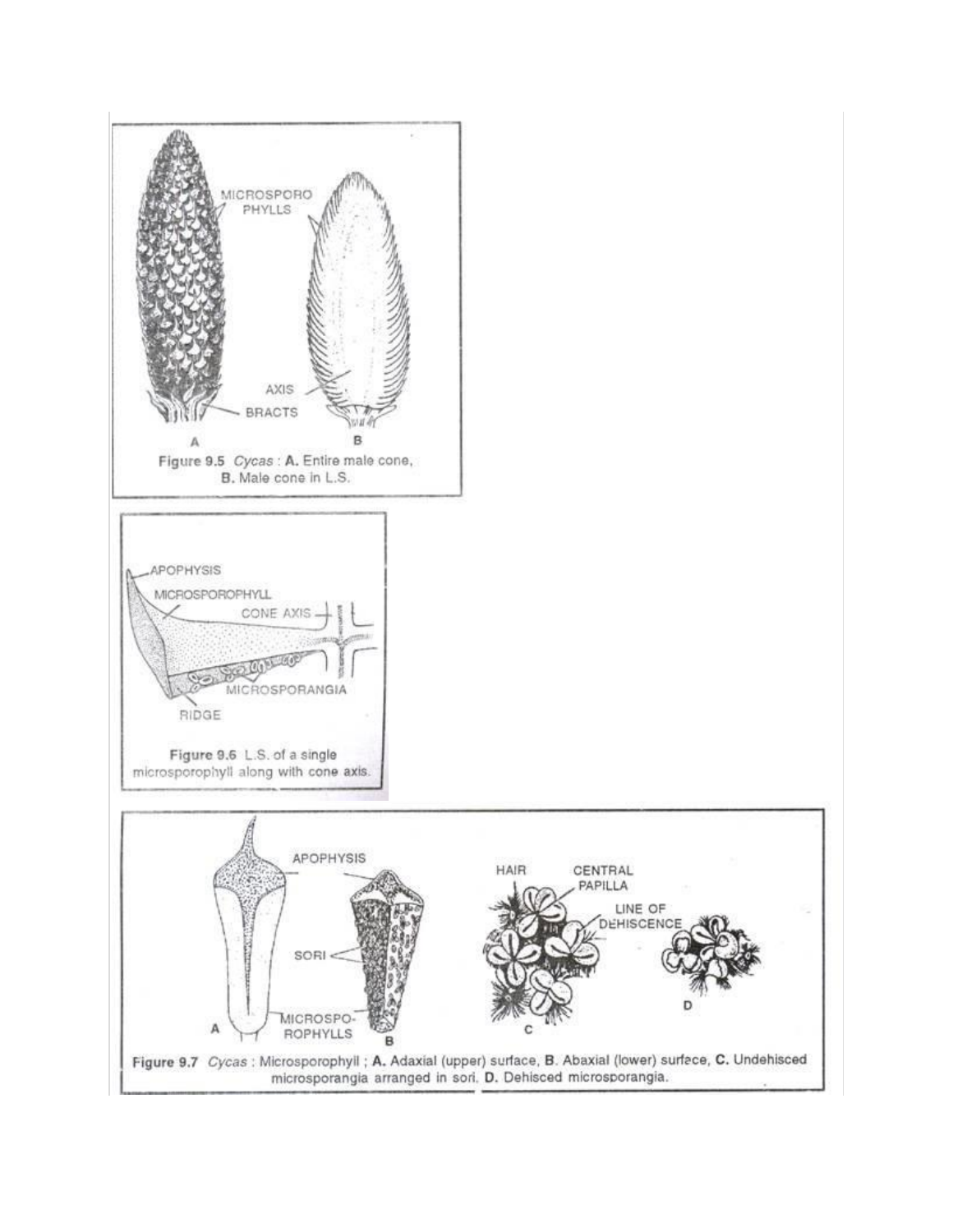# **Female Cone:**

In Cycas true and compact female cone (ovulate strobilus) is absent, instead it is a lax where megasporophylls are loosely arranged at the stem apex that appears like a rosette. Each megasporophyll is a modified foliage leaf ranging from 15-30 cm. in length. It has a proximal petiole, middle ovule bearing part and upper pinnately dissected sterile region. The middle fertile part bears 2-12 sessile rounded ovules in two rows (Fig. 9.8 & 9.9).



## **Ovules:**

The ovules are orthotropous, unitegmic and sessile or shortly stalked. The Cycas ovule is largest in plant kingdom with 6-7 cm in diameter. In young stage ovules are green covered with brown hairs but after fertilization hairs are lost and appear orange to red in colour. The body of ovule is called nucellus (megasporangium), covered by a thick integument in all sides except an opening called micropyle. The apex of the nucellus has a pollen chamber and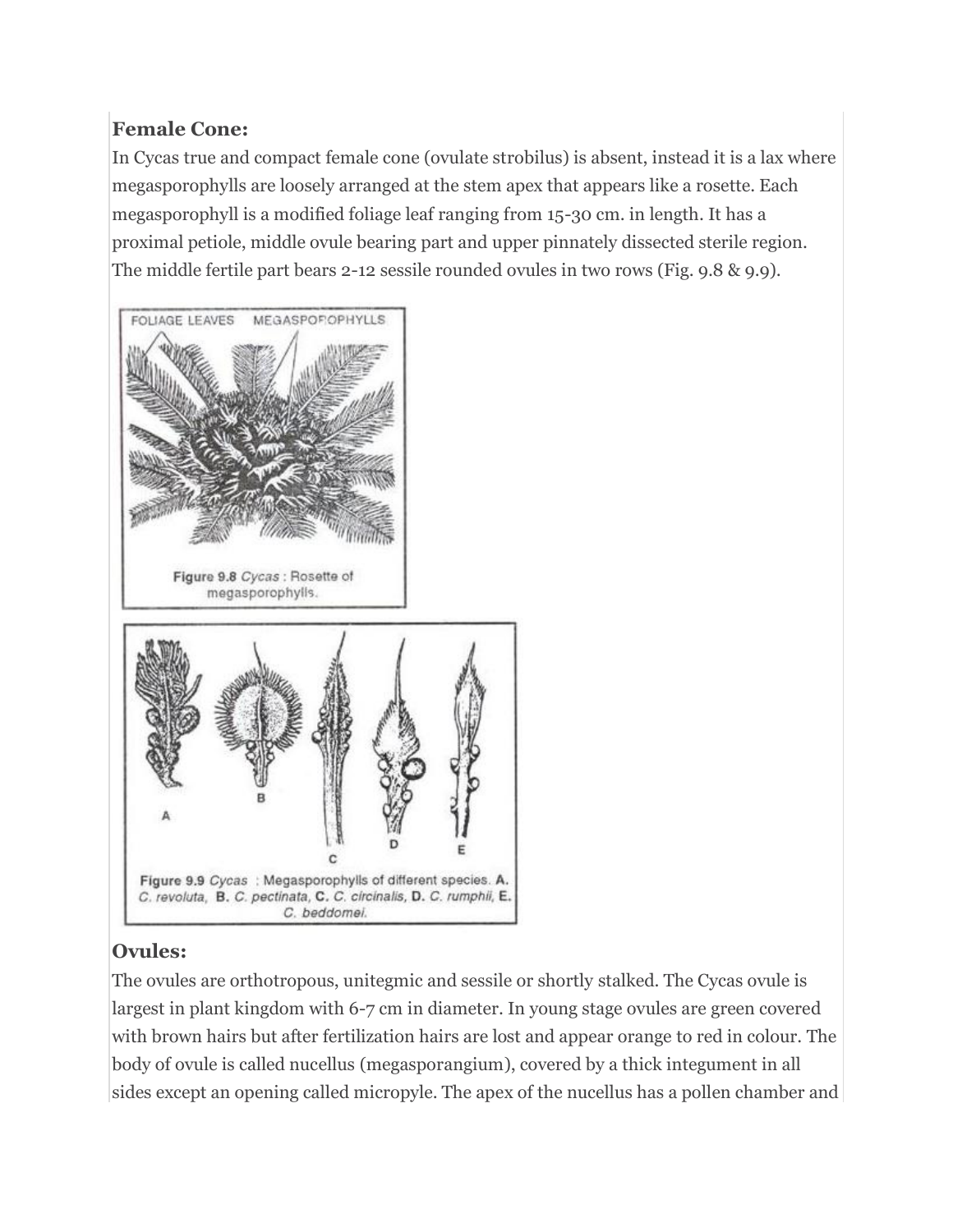a nucellar beak. The integument consists of three distinct layers: outer and inner fleshy layers and middle stony layer.

#### **(a) Development of female gametophyte (Endosperm):**

Inside the nucellus, one cell differentiated into megaspore mother cell. It undergoes reduction division (meiosis) to form a linear tetrad of four haploid megaspores. Usually, the upper 3 megaspores towards micropyle degenerate while the lower most functional megaspore (embryo sac cell) undergoes free nuclear division followed by wall formation to form a cellular female gametophyte or endosperm.

Hence, the formation of female gametophyte is monosporic, i.e develops from a single megaspore. During formation of endosperm nucellus is utilized. It should be noted that in gymnosperms the endosperm develop before fertilization and is haploid (n) while in angiosperms it is triploid (3n) and formed after fertilization (Fig. 9.10).

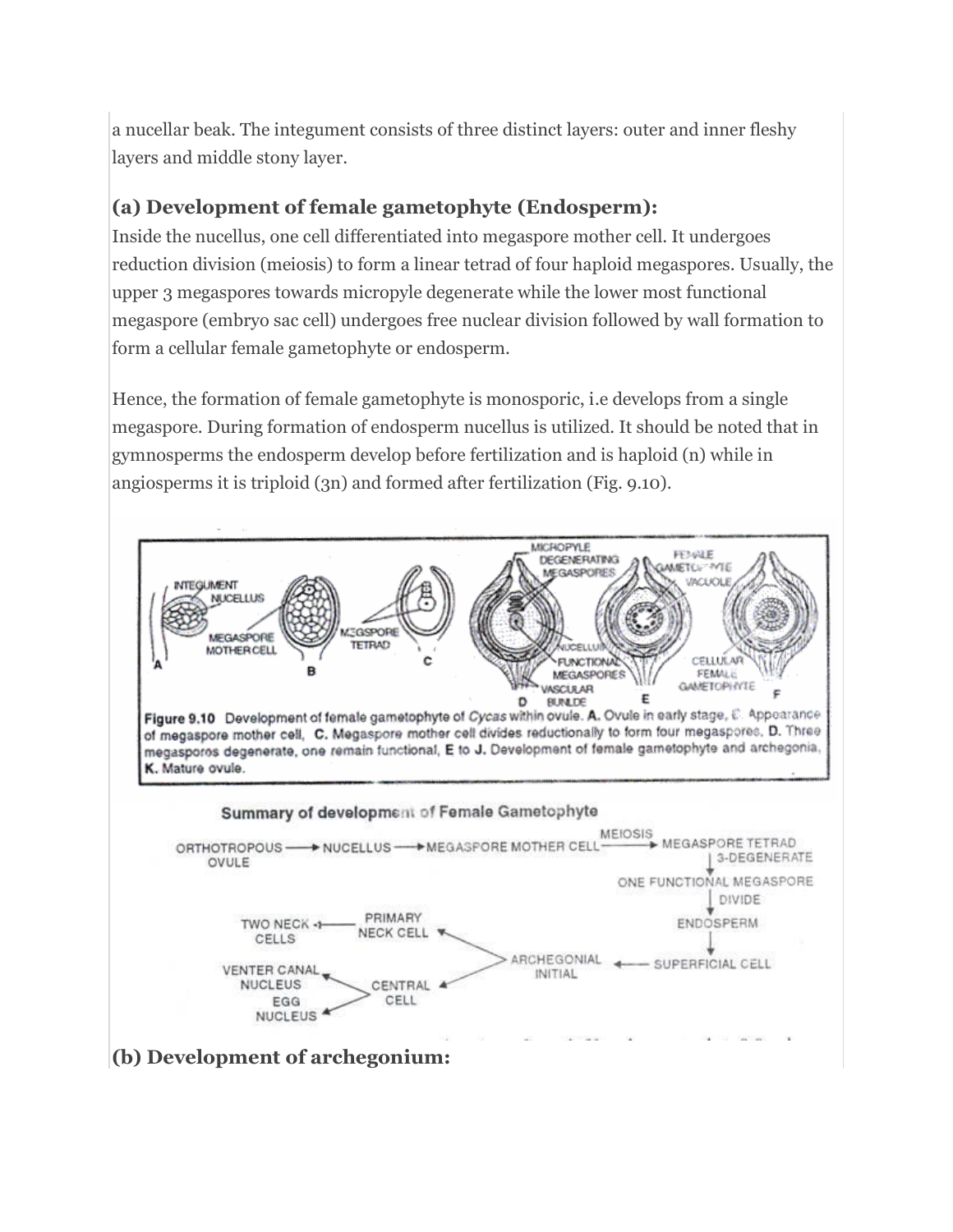At the micropylar end of female gametophyte 2-8 archegonia develop. All the necks of archegonia open into an archegonial chamber formed by a depression in female gametophyte (Fig. 9.11). Each archegonium develops from single superficial cell called archegonial initial.

It gets enlarged and divides transversally into outer primary neck cell and inner central cell. The primary neck cell divides anticlinally to form two neck cells. The inner central cell enlarges and its nucleus divides into venter canal nucleus and egg nucleus. Soon the venter canal nucleus disorganizes. Thus, a mature archegonium has two neck cells and an egg. Neck canal cells are not formed. The egg cell in Cycas is largest in the plant kingdom (Fig. 9.11).



# **(c) Development of Male gametophyte (Before pollination):**

Microspore or pollen grain is the first cell of the gametophyte. The microspore germinates in situ i.e. while within the microsporangium. Each microspore divides asymmetrically into a 2-cells: a smaller prothallial cell and a larger antheridialcell. The prothallial cell does not divide further while the antheridial cell divides into a smaller generative cell near the prothallial cell and a larger tube cell. Finally pollination takes place at 3-celled stage (a prothallial cell, a generative cell and a tube nucleus) (Fig. 9.12).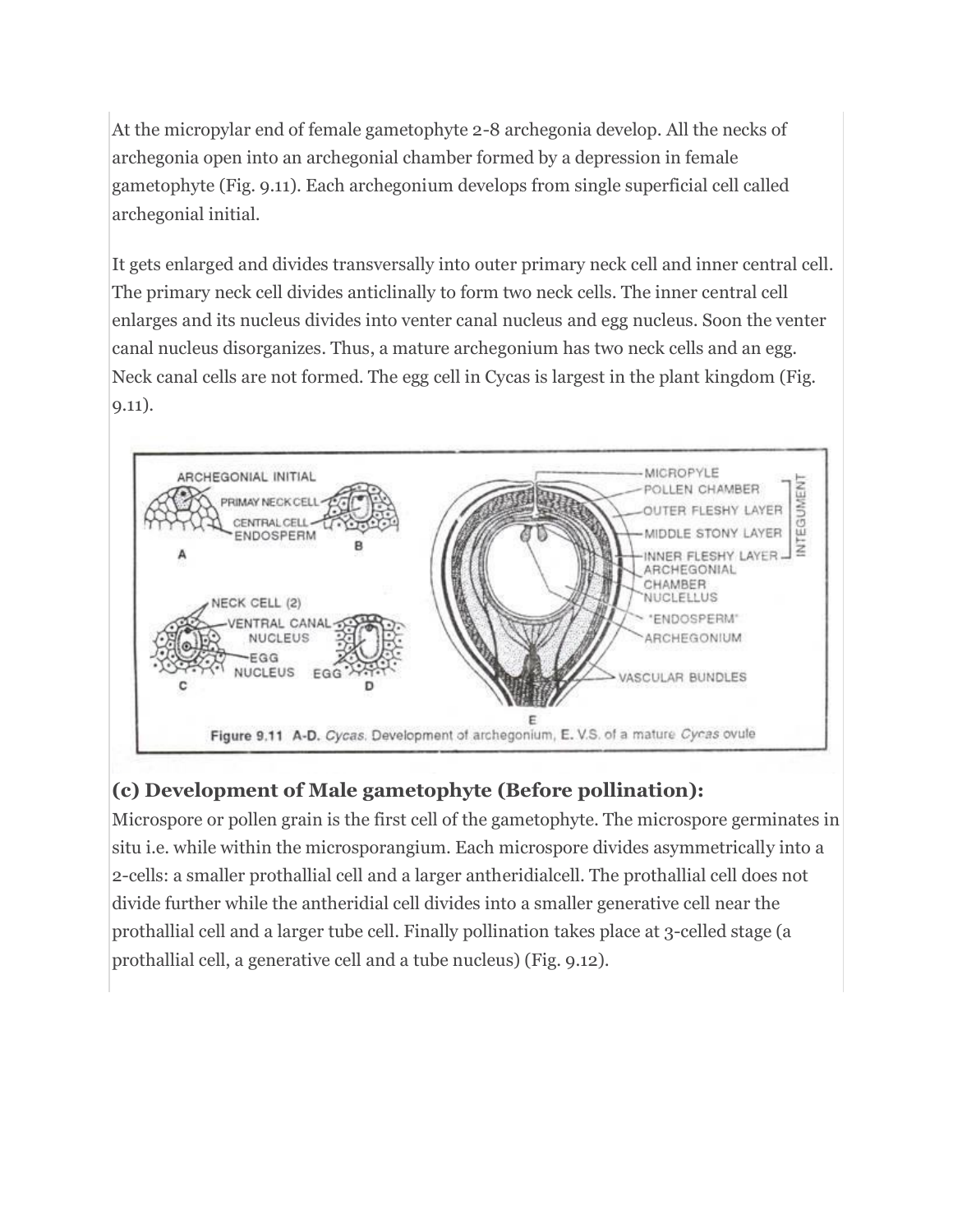

# **Pollination:**

In Cycas pollination is anemophilous (by wind). The 3-celled microspores liberate from mega-sporangia are blown away by wind. Finally microspores reach on ovules and get enlarged in the pollination drop (ooze) of micropyle. As the ooze dries up, the microspores are drawn into the pollen chamber.

# **(d) Development male Gametophyte (After pollination):**

After a gap of about 4 months, post-pollination development of male gametophyte occurs. The exine ruptures and the intine grows out in form of apollen tube. The pollen tube acts as a haustorium, i.e. absorb food while penetrating through the nucellus and hang in the archegonial chamber. In the pollen tube, generative cell divides into a stalk cell and a body cell. Finally, the body cell divides into two male gametes or antherozoids. Thus, a fully developed male- gametophyte consists of a disorganized prothallial cell, stalk cell, tube nucleus and 2 male gametes (Fig 9.13 )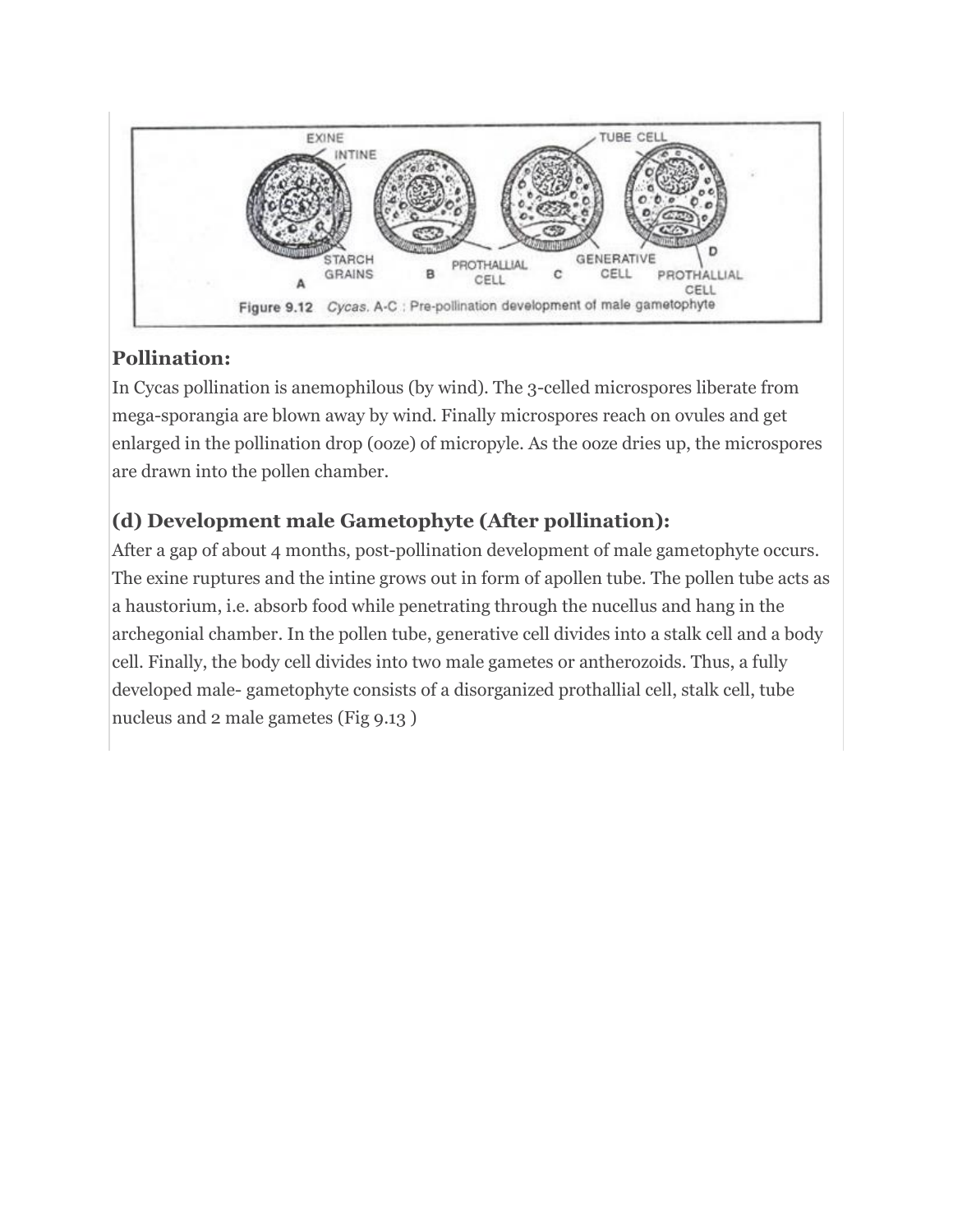

Each male gamete appears top-shaped with 5-6 spiral bands of cilia. The size of male gamete in Cycas varies from 180-210µm (largest, 400«m reported from Chigua, a cycad).

#### **Fertilization:**

In the archegonial chamber, the tip of pollen tube burst to discharge its contents. One of the sperms enters the archegonium. When moving toward s egg, the sperm lost cilia and cytoplasmic membrane. So the fusion of a male nucleus and egg nucleus occurs to form a zygote. (2n) It is noted that in Cycas fertilization exhibits both siphonogamy (i. e. formation of pollen tube) and zoidogamy (i.e. participation of ciliated male gametes).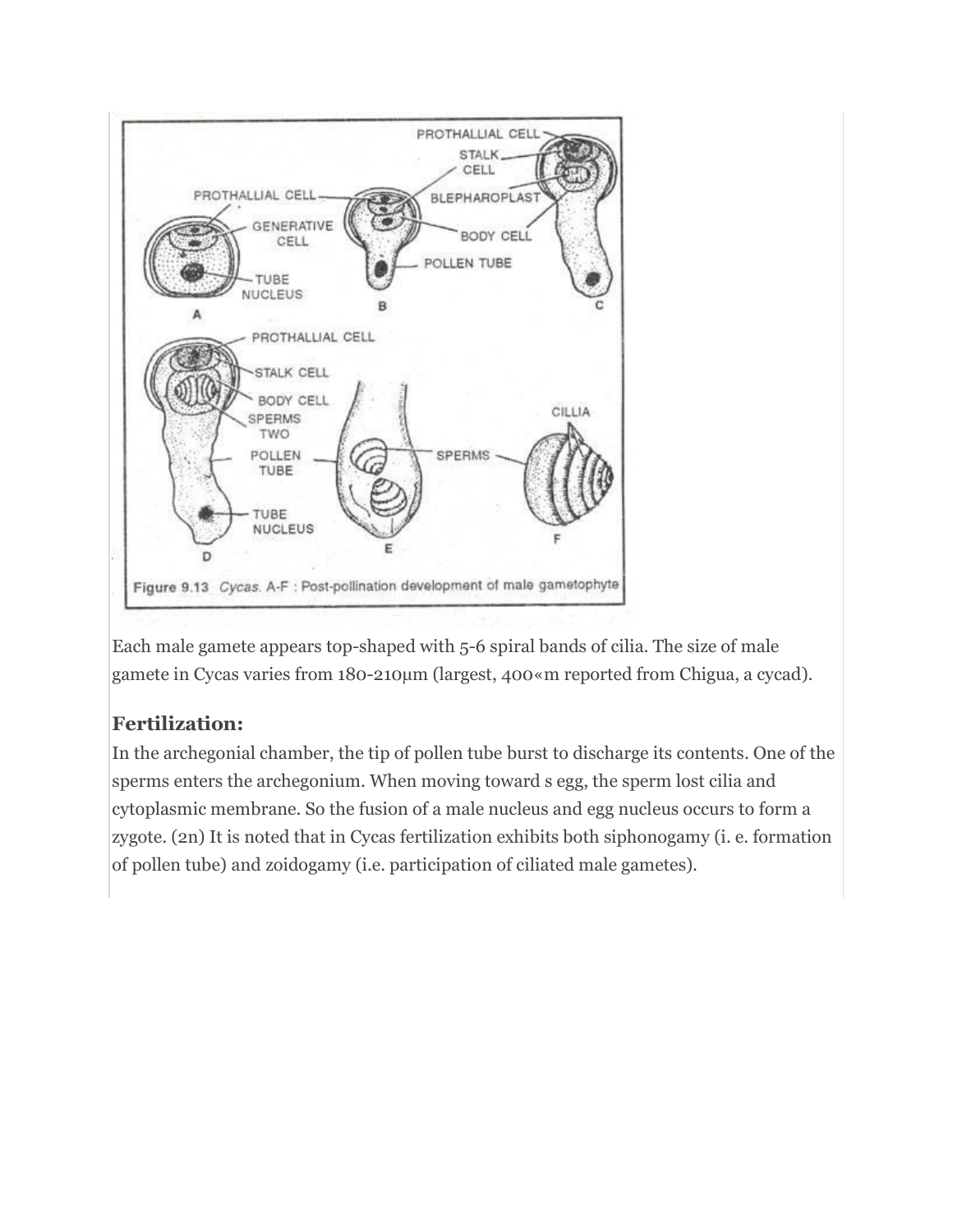

## **Embryogeny:**

The zygote (2n) secretes cell wall and becomes the oospore. The zygote or oospore is the first cell of sporophyte generation. The oospore undergoes free nuclear division followed by wall formation to form a small cellular mass called pro-embryo. The pro-embryo differentiated into a basal embryonalzone, middle suspensor and upper haustorium. The haustorial region remains in contact with the free-nuclear region and soon disappear (Fig. 9.15).

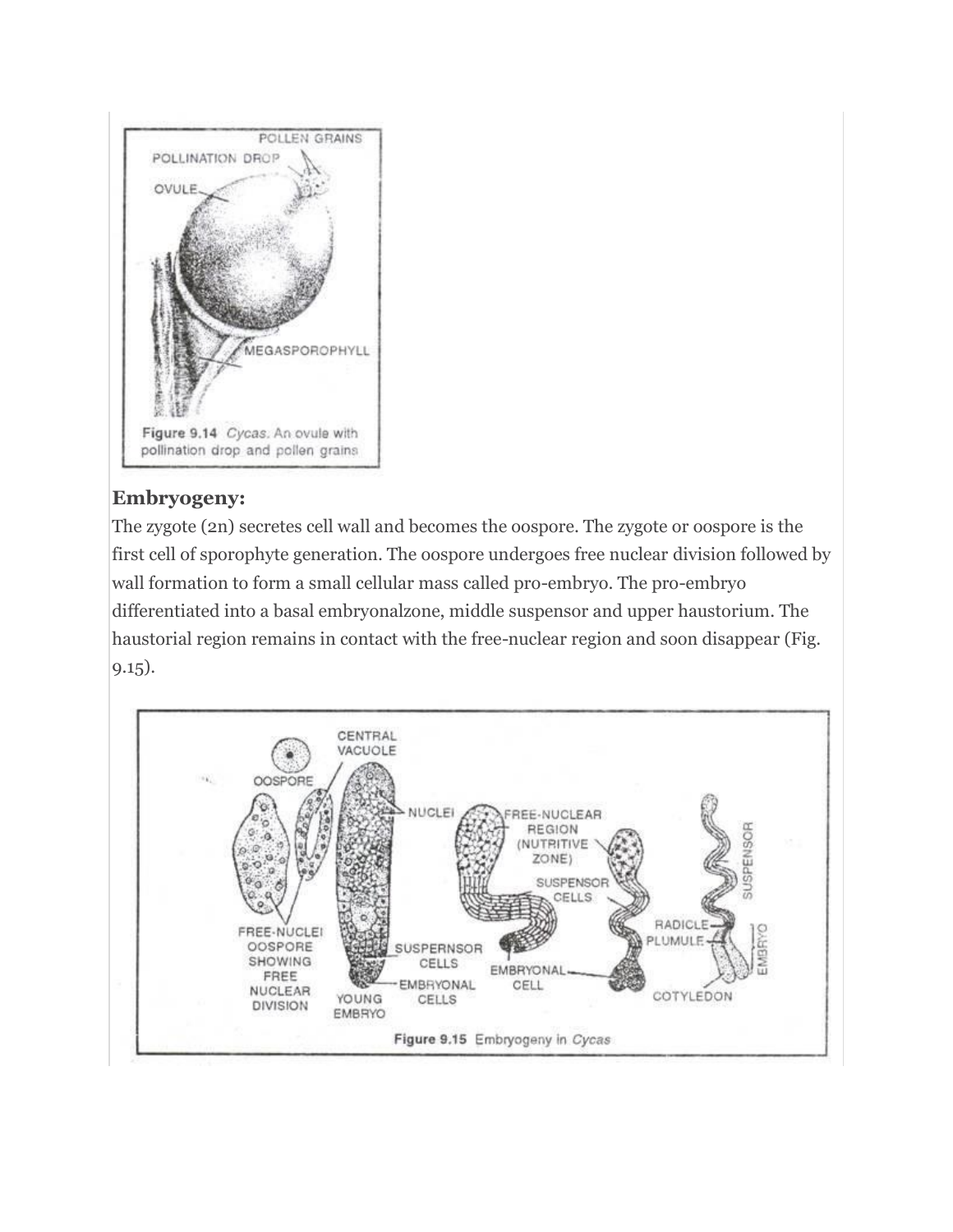The cells of embryonal zone divide and re-divide to form embryo proper which is differentiated into two cotyledons, plumule and radicle. The suspensor becomes enlarged and coiled to push the embryo into the nutritive endosperm. The endosperm froms a pad like tissue called coleorhiza which protects the tip of radicle.



Since, a single Cycas ovule contains 2-8 archegonia; the same number of embryo develops. All degenerate except one embryo that reaches maturity.

#### **Seed formation:**

**As a result of post-fertilization changes the entire ovule becomes a seed. [Following](http://cdn.biologydiscussion.com/wp-content/uploads/2014/12/clip_image028.jpg) changes take place in the process:**

| Ovule                                                                                                       | Seed                                                                                        |
|-------------------------------------------------------------------------------------------------------------|---------------------------------------------------------------------------------------------|
| Integuments.                                                                                                |                                                                                             |
| (a) Two outer layers of integument<br>(i) Outer fleshy layer which becomes<br>creamy orange or red coloured | Seed coat                                                                                   |
| (ii)<br>$(b)$ Inner fleshy layer.                                                                           | Middle stony layer                                                                          |
| <b>Nucellus</b>                                                                                             | Absorbed by developing gametophyte. Present in<br>the form of a cap towards micropylar end. |
|                                                                                                             | (absorbed by developing gametophyte at other<br>places).                                    |
| 3. Female gametophyte (endosperm)                                                                           | Function as food for developing embryo                                                      |
| 4. Zygote                                                                                                   | Embryo with radicle, plumule and two cotyledons.                                            |

## **Seed Germination:**

The testa of Cycas seed emits pleasant odour and sweet in taste. This causes its dispersal by birds. The seed remain variable for a few months. Under favourable condition, the seed germinates into a sporophyte. The seed germination in Cycas is hypogeal i.e. the cotyledon remains underground enclosed in the endosperm and absorb food for the growing embryo. The plumule form leafy shoot and radicle elongates into a tap root (Fig. 9.16).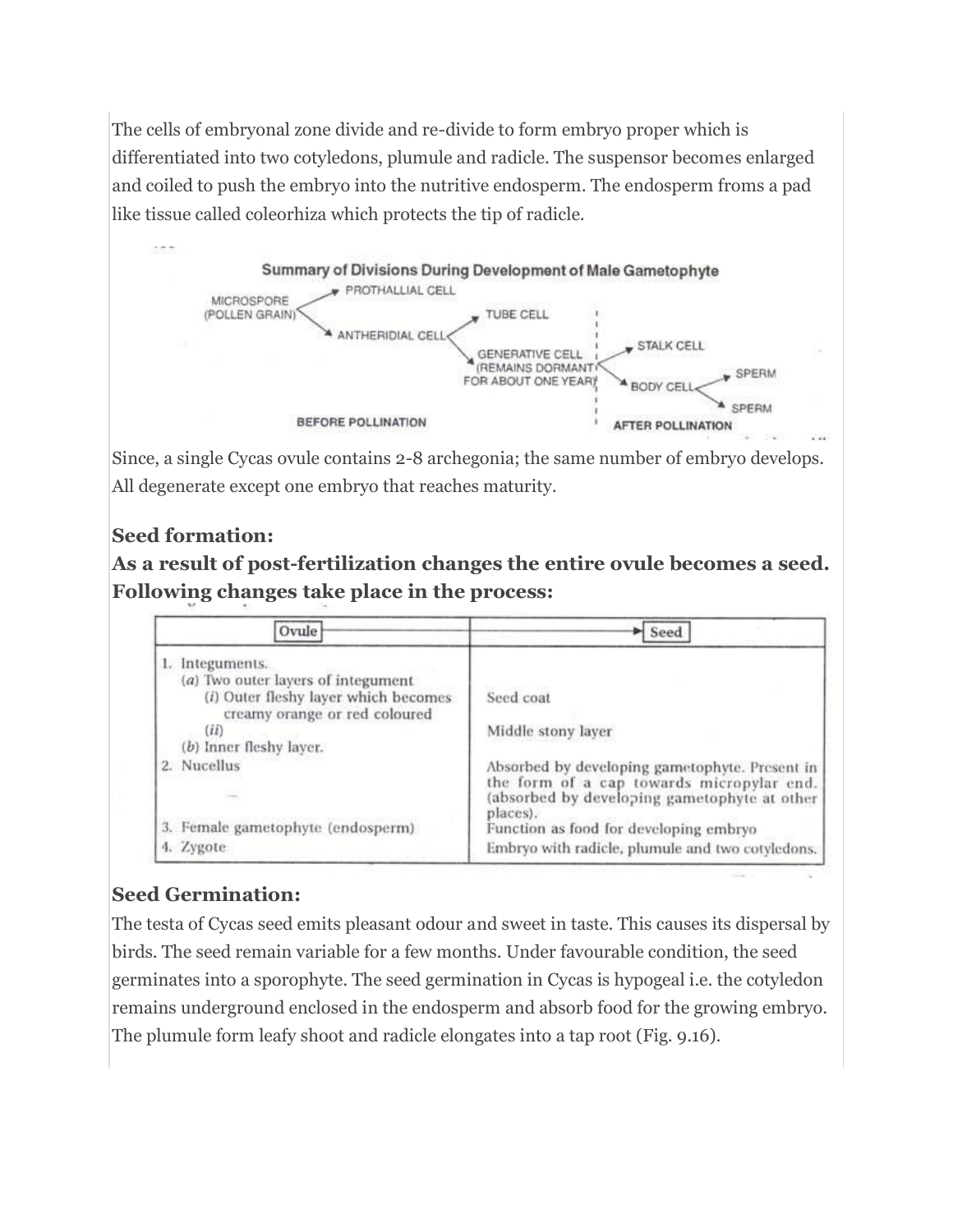

# **Three Generations Locked in Seed:**

A seed contains three generations locked one within another.

# **The following three generations present in a Cycas Seed are:**

- 1. Parent Sporophyte: Seed coat and nucellus.
- 2. Female Gametophyte: Endosperms
- 3. Future Sporophyte: Embryo (radicle, cotyledons and plumule).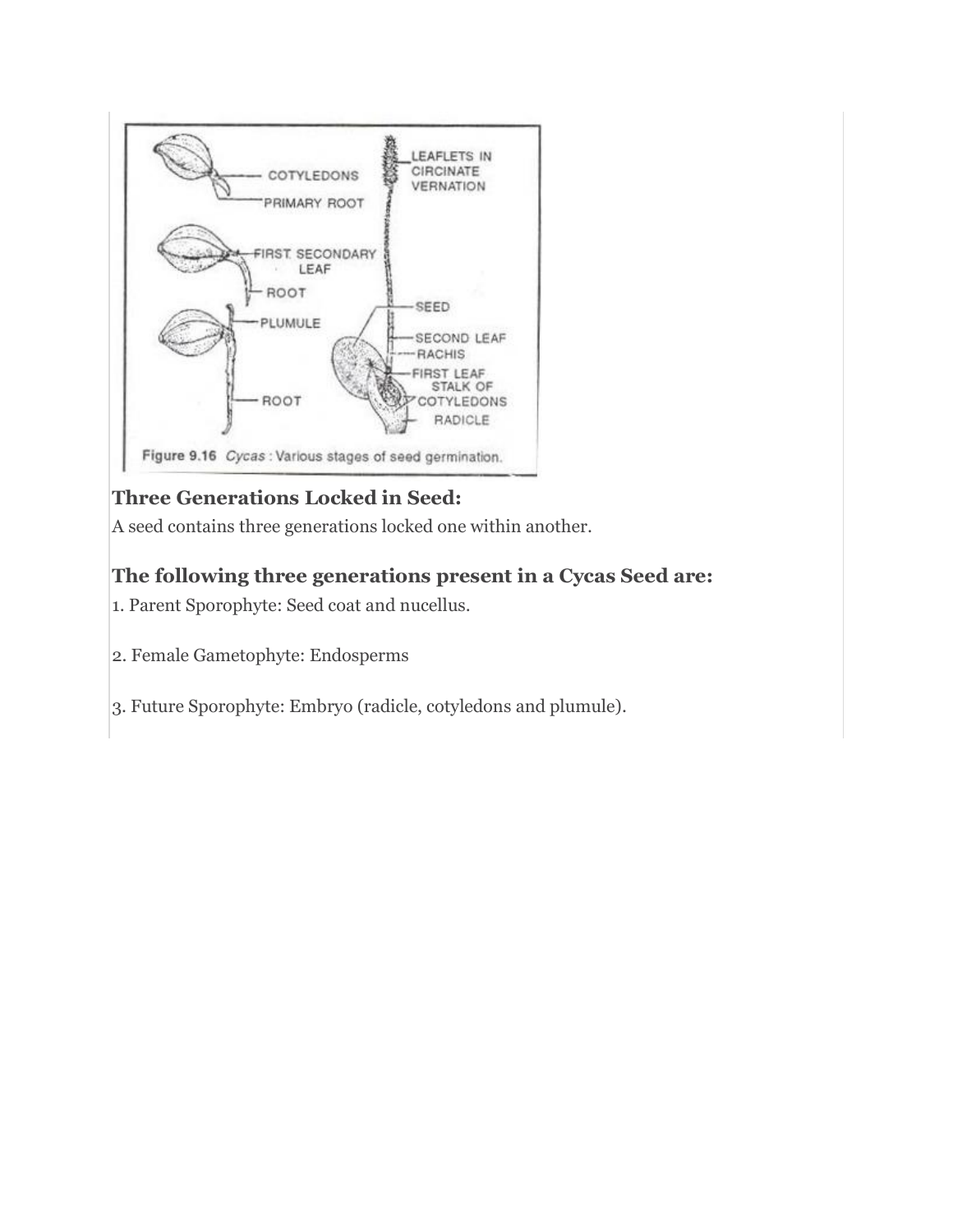